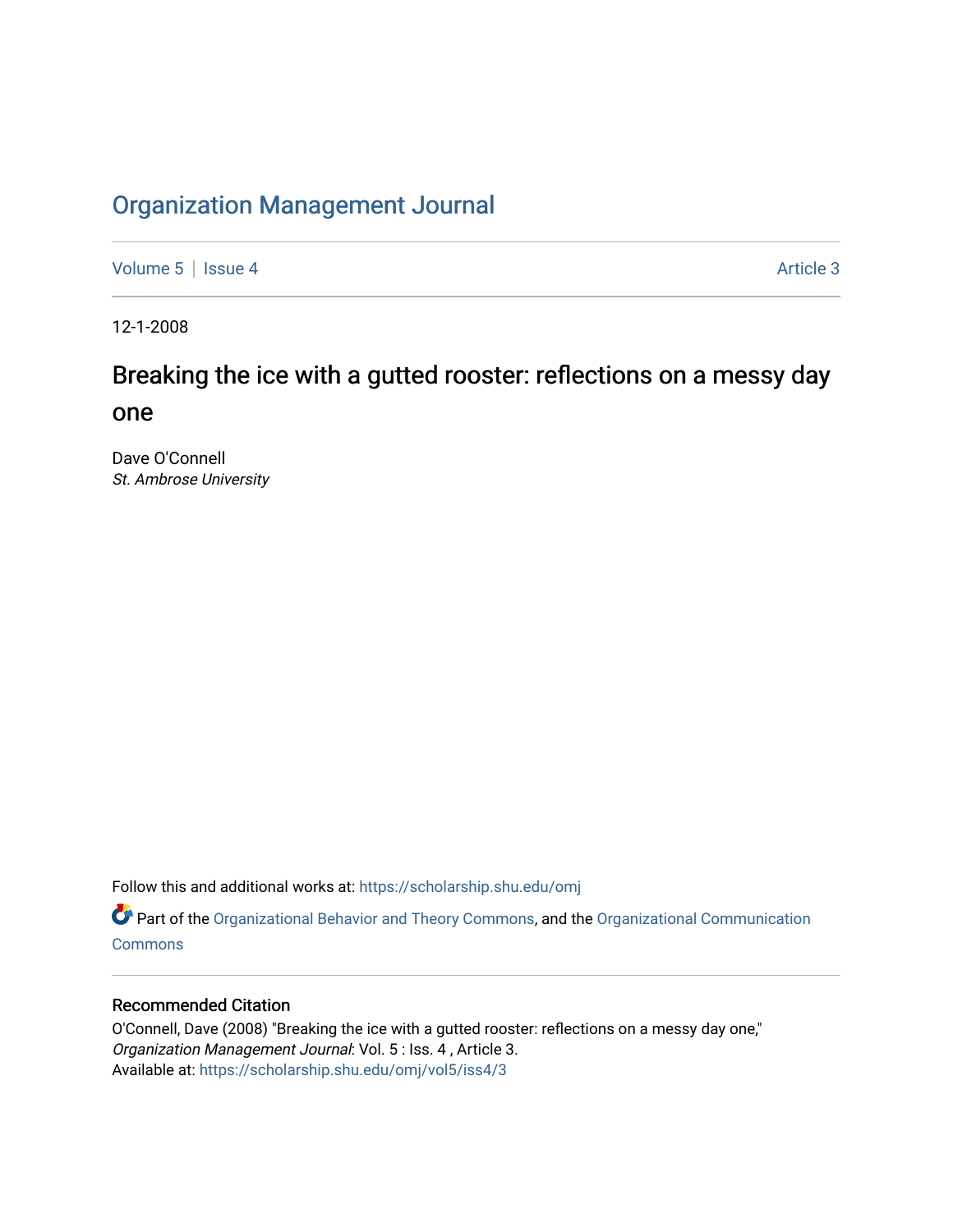Breaking the ice with a gutted rooster: reflections on a messy day one

# Dave O'Connell

St. Ambrose University, 518 West Locust Street, Davenport, IA 52803, USA

#### Correspondence:

Dave O'Connell, St. Ambrose University, 518 West Locust Street, Davenport, IA 52803, USA. Tel:  $+563-333-6092$ ; Fax:  $+563-333-6268$ ; E-mail: OConnellDavidJ@sau.edu

## Abstract

Based on an experience in an MBA Human Resource Management classroom, this paper traces the process of my reflection on an icebreaker discussion of ''best'' and ''worst'' student jobs. I indicate how I developed second thoughts about the way in which I handled the discussion, concerned that making light of messy jobs might encourage the class of future managers to do the same. The journey includes the input of a fellow colleague who helped spur me to articulate more clearly – for myself and for my students – that which I am willing to profess as a management professor. In noting how I came up short in relation to my human relations training and my own personal values, I hope the paper prompts discussion of private and public reflection, helping sharpen the connections between espoused and expressed values in the classroom and beyond.

Organization Management Journal (2008) 5, 189–193. doi:10.1057/omj.2008.23

Keywords: icebreaker; espoused values; expressed values; personal values; reflection

## Day one

It was the first day of MBA 685, Human Resource Management.<sup>1</sup> Students wondered about me, new to them and the university. I wondered about them. Who were they, and what did the semester hold? I hoped to engage the students. Frankly, I also hoped they liked me. It was time to break the ice.

''Welcome. Let's get started. I'd like each of you to tell us your name and what year you're in. For those of you on this side of the room, tell us what is the best job you've ever had. For those of you on the other side, please tell us about the worst job you've ever had.'' As they spoke, I listed the jobs on the board. I focused on the ''worst'' jobs, such as packing the contents of an endless conveyor of snack containers, drilling hundreds of holes to test drill bits, and translating the work of a urologist to and from Russian. One student described the most striking job of the class session: gutting roosters. We chuckled and grinned as that job and others came up in conversation. As some of the most unpleasant jobs were described, I laughed and referred to them multiple times in the ensuing several minutes. We then processed the list, evoking common elements that made for good (and bad) jobs, and building an initial group model of what makes for good or at least ''best job'' work. Building on the class' experience, I went on to present the Job Characteristics Model (Hackman and Oldham, 1980). The model proposes that skill variety, task identity, and task significance make



Organization Management Journal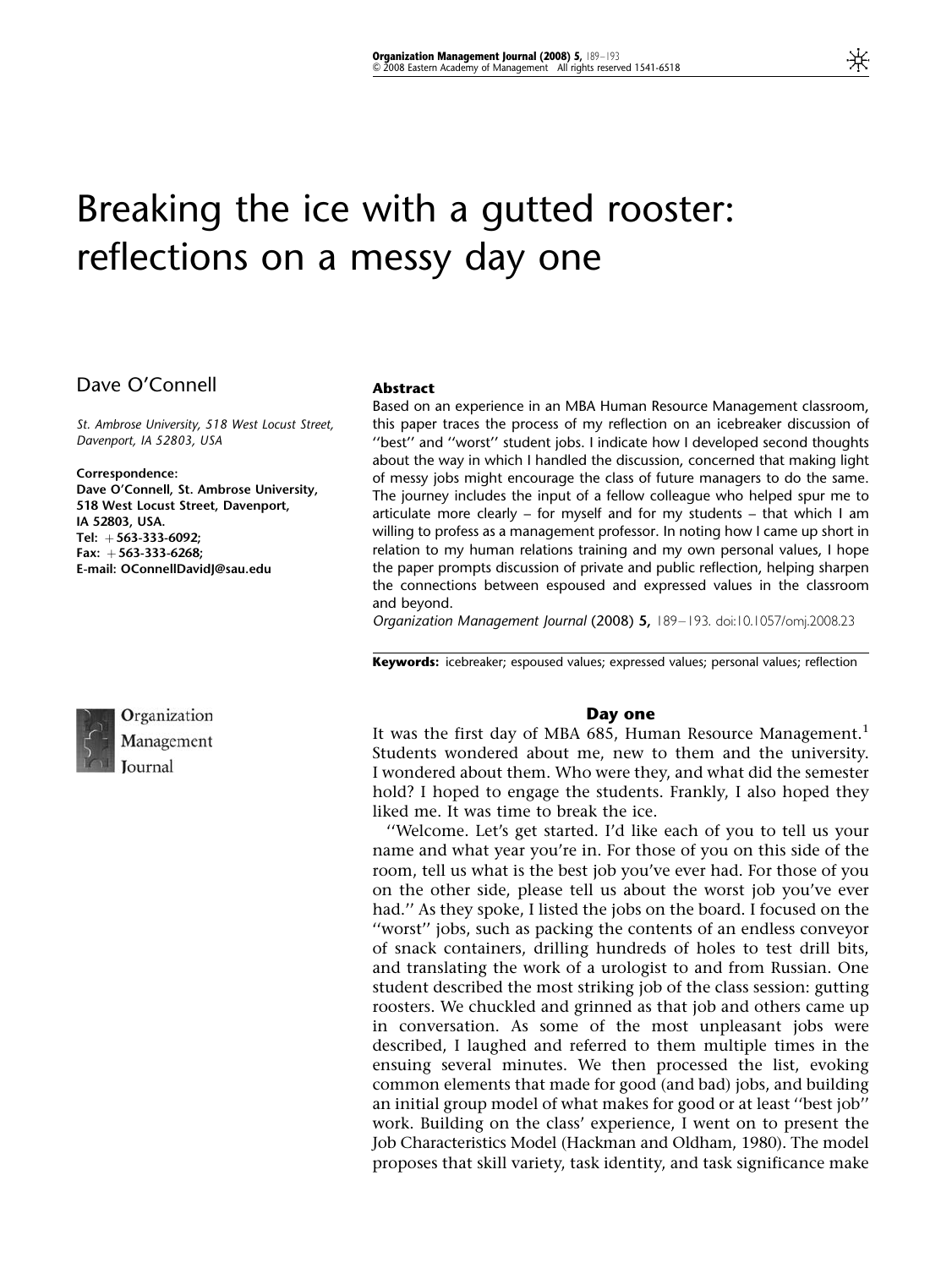jobs meaningful. Appropriate autonomy helps employees experience responsibility for work outcomes. Feedback helps workers see the real results of their work.

This icebreaker served to build some bridges among students. Overall it seemed to be a good start for the semester, since it was interactive, contained some laughter, and led into material that was relevant to the course.

After class, in a jovial mood, I mentioned to a faculty colleague, Tom, ''If you're ever having a bad day, just think; you could be gutting roosters.'' He didn't say much, but seemed somehow disturbed by my comment. I went about my day. Later at home, I found myself reflecting on the gutted rooster story and how I handled it. Had I made too light of a real job done by a student? After all, the student had indicated that it was a ''worst job.'' But I remained uneasy. I discussed this with my wife and expressed my belief that gutting rosters could be honorable work if done well. Within a day or so I encountered my colleague Tom once again as he was getting into an elevator. With no preface, he turned to me and said, ''You know, gutting roosters can be honorable work.'' Surprised, I said, ''I agree,'' uncomfortable with my initial after-class comments to him.

All of this occurred around the time that the Academy of Management conference theme proclaimed, ''We don't deserve the title professor until we know what we are willing to profess.'' And what, by my own comments and classroom conduct, was I professing?

It is with some trepidation that I seek to narrate and analyze this account, since in doing so it could take on more the air of a confessional tale, with its risks of self-indulgence and self-aggrandizement (Van Maanen, 1988; Marshall, 2004), rather than providing useful questions and perspectives for others. So, as I work through this, I will first seek to better understand the dissonance between what I said in class and what lay deeper inside, initially unexpressed to the class. I will then return to the classroom story, sharing my attempt to address this dissonance through personal reflection and public communication with the class. After this, I will look back to consider how my classroom practice may have been reflective, but not reflexive, and how in raising my voice in response to being ''struck'' I may have silenced rather than surfaced the voices of the class (Cunliffe, 2004). As such, more questions than answers emerge from this messy situation.

## Dissonance with my roots

I received my graduate training in Organizational Behavior at Boston University in the mid-1990s, where the human relations roots of our field were alive and well. Faculty studied developmental workplace relationships, psychological presence, and personal identity. The Tavistock tradition's call to self-examination and appreciation of power systems was close at hand. My earlier grad school years also included a time of personal struggle and spiritual awakening, helping shape the view that work can be more than a paycheck; it can be a holy activity, with value in how it is performed as well as in what is accomplished. From a renewed appreciation of a Christian tradition, I was led to consider what it meant to work ''heartily as unto the Lord'' and to show Christ's light and love in the workplace. If Jesus was a carpenter, Priscilla made tents, and Peter fished, it seemed that shining the light didn't require a shiny job.

Now I teach at a Catholic university. In this tradition there is a strong concern for worker dignity: ''The basis for determining the value of human work is not primarily the kind of work being done, but the fact that the one who is doing it is a person. The sources of the dignity of work are to be sought primarily in the subjective dimension, not in the objective one'' (Laborem Exercens: On Human Work, 1981). So it seems that such concern should be manifest in my courses. Many times in the past several years, I have recalled the ''gutted rooster'' incident. Initially it caused me to rethink how I discuss jobs in the classroom. Subsequent reflection has led me to wonder more about the initial incident, my follow-up in the second class session, and then about how I can learn more about my own practice and effects on others from the set of experiences. Yet my first attempts to make a better connection between my espoused and expressed values, which I will now present, were not perhaps as effective as they might have been. While the opening class icebreaker led to a discussion of the motivating potential of jobs, my reflections on it had little to do directly with work motivation. Rather, I was concerned about ways in which I made light of certain jobs, and, perhaps indirectly, the nature of those performing the jobs. I began to wonder if my desire to be ''on stage'' dominated the way I handled day one, and inadvertently, day two (which I will shortly describe). Was I fundamentally more interested in being charismatic to manage my own discomfort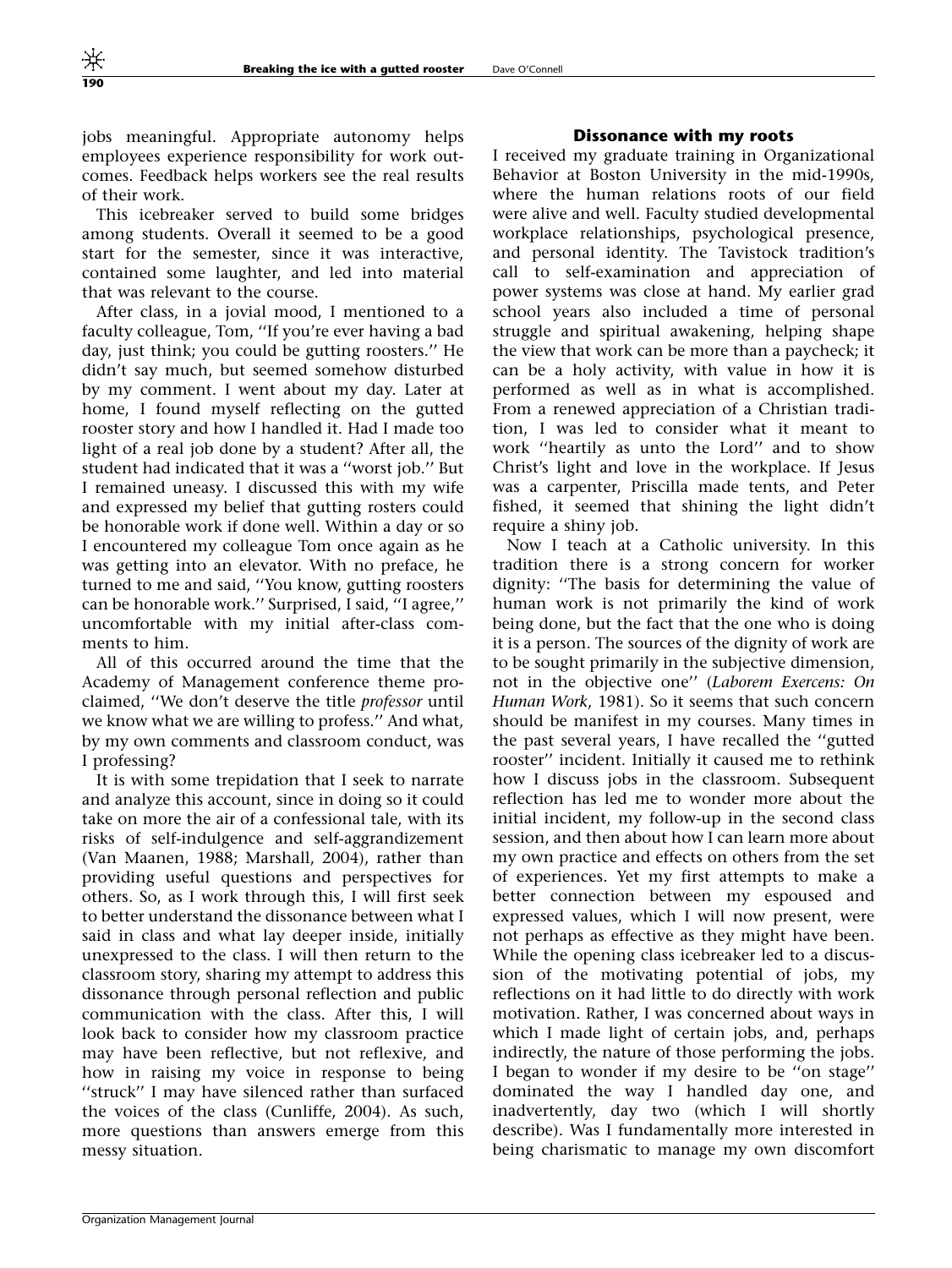than in using it to engage students in the excitement of learning (Raelin, 2006)?

## Confession and profession

As I reflected on that first session, I felt that somehow I owed the class an apology, or at least a commentary on the first session, even though no student openly complained during or after day one. I decided to write out my thoughts, and a week later, in the second class, read it to my students. In that essay I recounted the story of meeting a colleague after class, the story of my conversation with my wife, and my own reflection that perhaps I had been too quick with a snappy reply as student "worst" jobs were presented. I shared some of the many tasks and jobs I had done for pay in earlier years: dragging brush, cleaning toilets, punching holes in metal plates, walking a beat as a night watchman, and driving a fork lift. I shared with them the second encounter with the colleague who told me, ''Gutting roosters can be honorable work,'' and how that conversation led to some greater clarity; I relayed my hope that I wasn't fostering managerial bias against jobs that might be neither interesting, highly motivating, or particularly clean. I said:

The person doing it well, with a smile on his or her face (as much as possible), shows grace and character. So, if it is gutting roosters, or castrating hogs, or drilling holes, or working the line at a food plant, it is our job to make those jobs as much as they can be. But above all, we should live with grace and treat all, ourselves and others – doing any sort of job – with the utmost respect. That, as a professor, is what I want to profess.

After my presentation, there was little response. It now seems a bit strange, but at the time that didn't much matter to me. To write out, stand, and deliver the essay required overcoming some embarrassment over my own classroom actions, and there was a sense of relief that I had not let my own discontent slip by unaddressed. By placing that public marker of my own perceived mis-steps in class, the incident has made me more careful about classroom discussion of jobs. But now it seems there is more to learn from day one, day two, and days beyond. With the passage of time, and encouragement from some who read my reflections in earlier accounts of this incident, I will describe the ways in which I now understand it, and the new questions that have emerged.

Below, I address the relationships among motivating work, dirty work, and worker dignity. My initial analyses seemed to treat the issues as more closely interwoven than they now seem to be. Second, I explore my use of reflection, and how it was received in the classroom. Finally, I suggest questions that might help uncover more effective ways of living through and encouraging student (and faculty) learning from messy classroom sessions.

## Jobs – unmotivating, undignified, or just messy?

The incident happened in a class session that included discussion of Hackman and Oldham's Job Characteristics Model. However, my reactions to the classroom discussion weren't related clearly to the motivating potential of jobs. When I talked about the classroom experience with my colleague Tom, I invited him to compare a bad day teaching with the prospect of gutting roosters. Without thinking carefully, I had perhaps communicated that a job that seems inherently messy must also be a bad job. While that signal may have been amiss, it now seems more of a mis-step when I failed to more fully explore the nature of the job, and the experience of it, with the student who did the gutting. While I may have asked a simple question about what made it a ''worst job'' experience, I certainly didn't invite his or the class' thoughtful exploration of his experience. He and others might consider a job to be bad because of the aesthetics: messy work is often challenging. At the same time, such a job might receive a high Motivating Potential Score on Hackman and Oldham's Job Characteristics Survey (JCS). For instance, perhaps such a job could have high task significance in helping provide food for others. It might also rank high on other JCS factors such as feedback or autonomy. As I disparaged the job, I had not intentionally put down the worker who presented it. But with a few words, my colleague Tom pointed out an important distinction. Yes, the job would be messy, but did that necessarily have anything to do with the dignity of the work or the worker?

I now wonder, why did I conflate work aesthetics and worker value? Is it based in a North American view in which professionals and craftspeople are held in high esteem, with supposed attributes such as autonomy, status, respect, and freedom from managerial control, with such models implicitly considered to be ''the best kinds of work'' (Ciulla, 2000: 69)? Perhaps my disparaging tones in day one uncover a bias I had adopted, confusing the messiness of a job with the work of the individual performing it.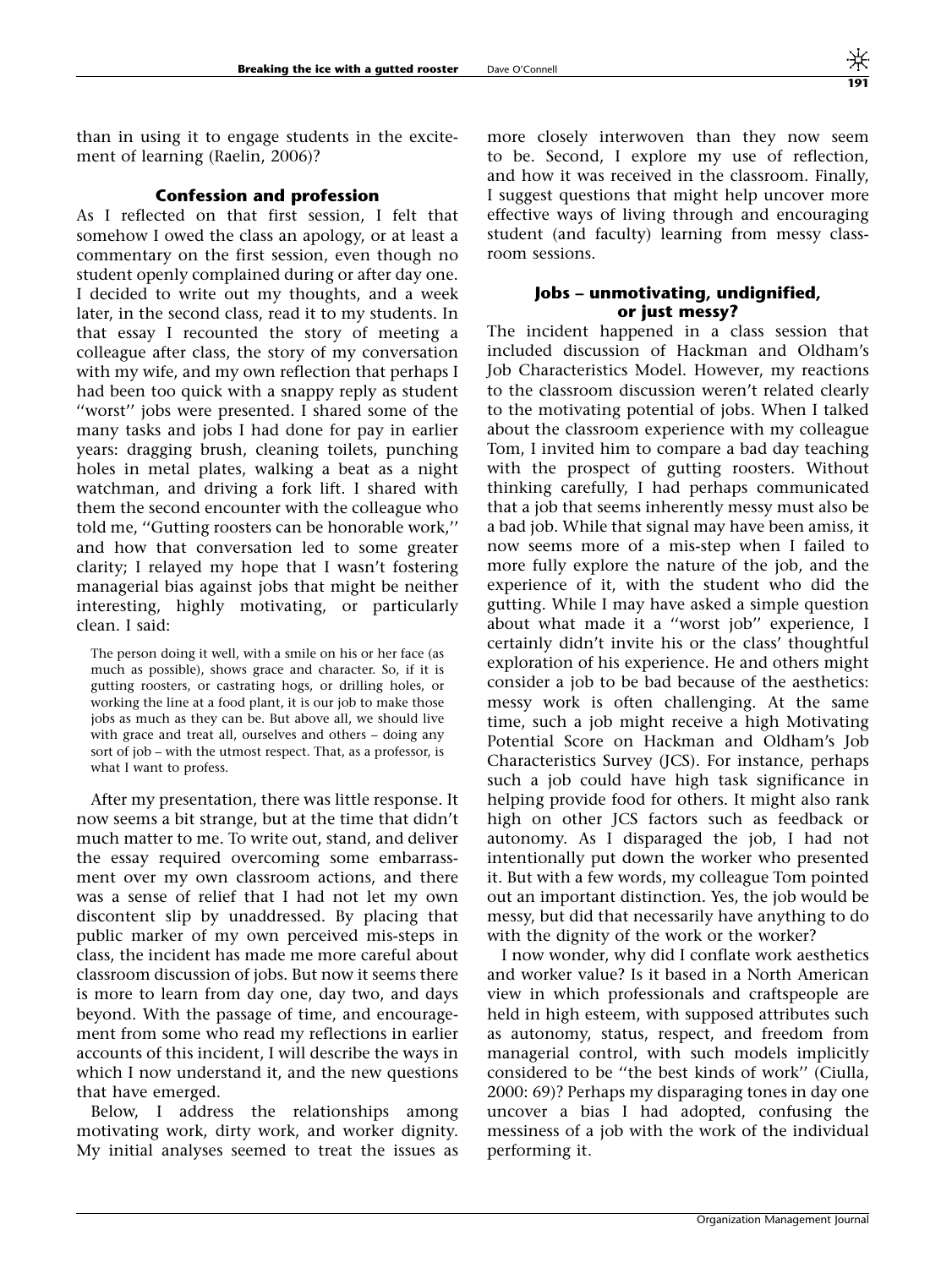My first attempt to process the classroom data was reflective, going back to revisit the situations with hopes to draw some learning from them. However, that attempt was not reflexive. Reflexive practice entails examination of both the impacts of our actions and assumptions underlying them (Cunliffe, 2004). The learning in this episode initially came from a moment when I was ''struck.'' Critical reflexivity involves responding to such moments (Cunliffe, 2004). But the work has been tricky while confronting my tendency to rationalize and defend rather than learn more deeply from experience. It also seems to raise a challenge, as I have discovered a willingness to first ''confess,'' then ''profess'' to the classroom. In looking back, it seems to have been a flow from experience to reflection, confession, profession, and a sense of self-satisfaction that I had turned my own bad work to good. But that simple account is a bit too neat: not only is gutting roosters messy; so is the work of seeking to understand my own presence in the classroom. Perhaps that is why this text may seem messier and a little less certain of finality in my analysis and closure on the teaching incident.

### Projecting beyond the classroom

As I consider the exchanges with students in the classroom, it may be worth paying attention to how I help students explore the dignity of work and workers, since the content and style of that exploration may influence the way in which they encounter work and workers of many types and in diverse situations. In that regard I will briefly consider some glimpses of stories from three workers, recorded by Studs Terkel in the book Working and by Barbara Ehrenreich in Nickel and Dimed. The stories briefly open the window to the world outside the classroom, where lessons from formal education might be put to the test. Each illustrates a point at which management students might intersect with messy jobs – as the worker, a boss, a customer, or as a person in social discourse with others who have occupations different from their own. In each case, I wonder how, in at least a small measure, the way work has been discussed in the MBA classroom might shape their reactions.

The farm worker calls to be treated more justly, with a measure of simple respect as an individual. How will my students respond to him if they are in positions of authority? Will they be clear in distinguishing between the nature of certain jobs and the character of those who do them?

Nancy Rogers, a bank teller, recalls her experience in social settings, when her job sometimes becomes the subject of brief conversation: ''When I tell people at a party I work for a bank, most of them get interested. They say, 'What do you do?' I say 'I'm a teller.' They say, 'Oh, hmm, okay' and walk away'' (Terkel, 1974: 350). When my students enter such conversations, how might they respond?

Maids, as an occupational group, are not visible, and when we are seen we are often sorry for it ... I had ventured to ask why so many of the owners [homeowners] seem hostile or contemptuous toward us. ''They think we're stupid,'' was Holly's answer. (Ehrenreich, 2000: 99)

I wonder how students leaving my classes might respond to the maid. Would there be any touch point with the way work and workers were explored in their MBA experience?

## Questions for the future

Now that I have considered the initial classroom experience and how, perhaps, it might have some influence on students' future work experiences, I am left with questions to address in my future classroom practice. While my day two reactions were helpful to me, and perhaps to some students, how could I have responded in a way that would have prompted more student learning? How could I have developed the skill to share my sentiments about day one and explore the students' reflections on it? I thought I knew what my day one had been, but did I ever really learn about, or encourage them to learn about, their own day ones? Hadn't I assumed that they experienced something very much like I did? Related to that, why didn't they respond to my day two confession regarding day one? What did their initial silence mean? Were they engaged, put off by my presentation, or something else? Why didn't I find out about rather than move away from the initial silence in the room? How could I have led them in exploring the differences between motivation, work aesthetics, and worker dignity? Finally, how can I make after-class reflection a more purposeful thing, with more fruitful translation into classroom practice?

As I look across this account and the title of the paper, including the phrase ''messy day one,'' it

Working in the fields is not in itself a degrading job. But the growers don't recognize us as persons. That's the worst thing, the way they treat you. Like we have no brains. (Robert Acuna, a farm worker, in Terkel, 1974: 38)